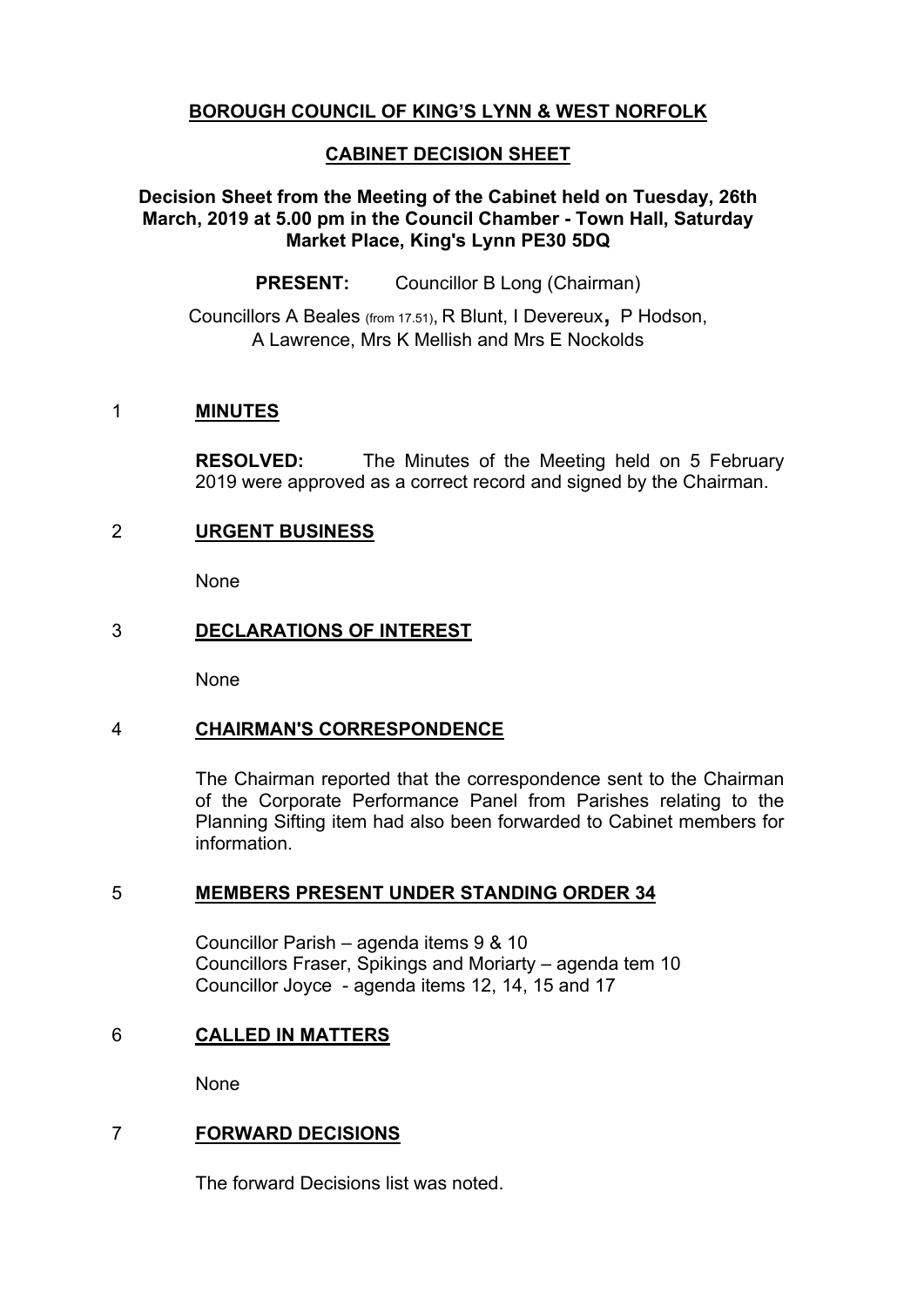#### 8 **MATTERS REFERRED TO CABINET FROM OTHER BODIES**

The Environment and Community Panel on 5 March 2019 made the following recommendations from the Single Use Plastics Working Group.

Under standing order 34, Councillor Parish addressed the Cabinet as Chairman of the Informal Working Group and commended the recommendations to them, particularly the appointment of a member Champion for single use plastics.

The Chairman explained that currently the champion element would fall under the remit of Councillor Devereux as Cabinet Member for Environment.

Councillor Devereux explained that he had been present for the meetings of the Group which had included a wide variety of opinions. He reminded members that Defra had called a major consultation on plastics and recycling which was now underway and would probably lead to changes in legislation. He considered that many issues needed to be debated with input from the County Council and others and considered the new Administration would need to take a view.

**RESOLVED:** That the recommendations be generally endorsed, and reviewed in the new Administration.

## 9 **REVIEW OF THE OPERATION OF THE PLANNING SIFTING PANEL**

**RECOMMENDED:** 1) That the results of the review of the sifting panel which has been operating for 12 months and the comments of the Corporate Performance Panel be noted.

2) That the continued operation of the sifting panel be endorsed

3) That the comments made on the issue of 'exceptional circumstances' be noted.

## **Reason for Decision**

The operation of the sifting panel has reduced the amount of applications going to Planning Committee by 19% compared to the previous year. This enables the committee to concentrate better on those applications that do go, and has also helped free up capacity within the section. It is considered that the panel has worked well over the 12 months it has been in operation.

## 10 **RISK MANAGEMENT POLICY AND STRATEGY REVIEW**

**RECOMMENDED:** That Council approve the Risk Management Policy and Strategy.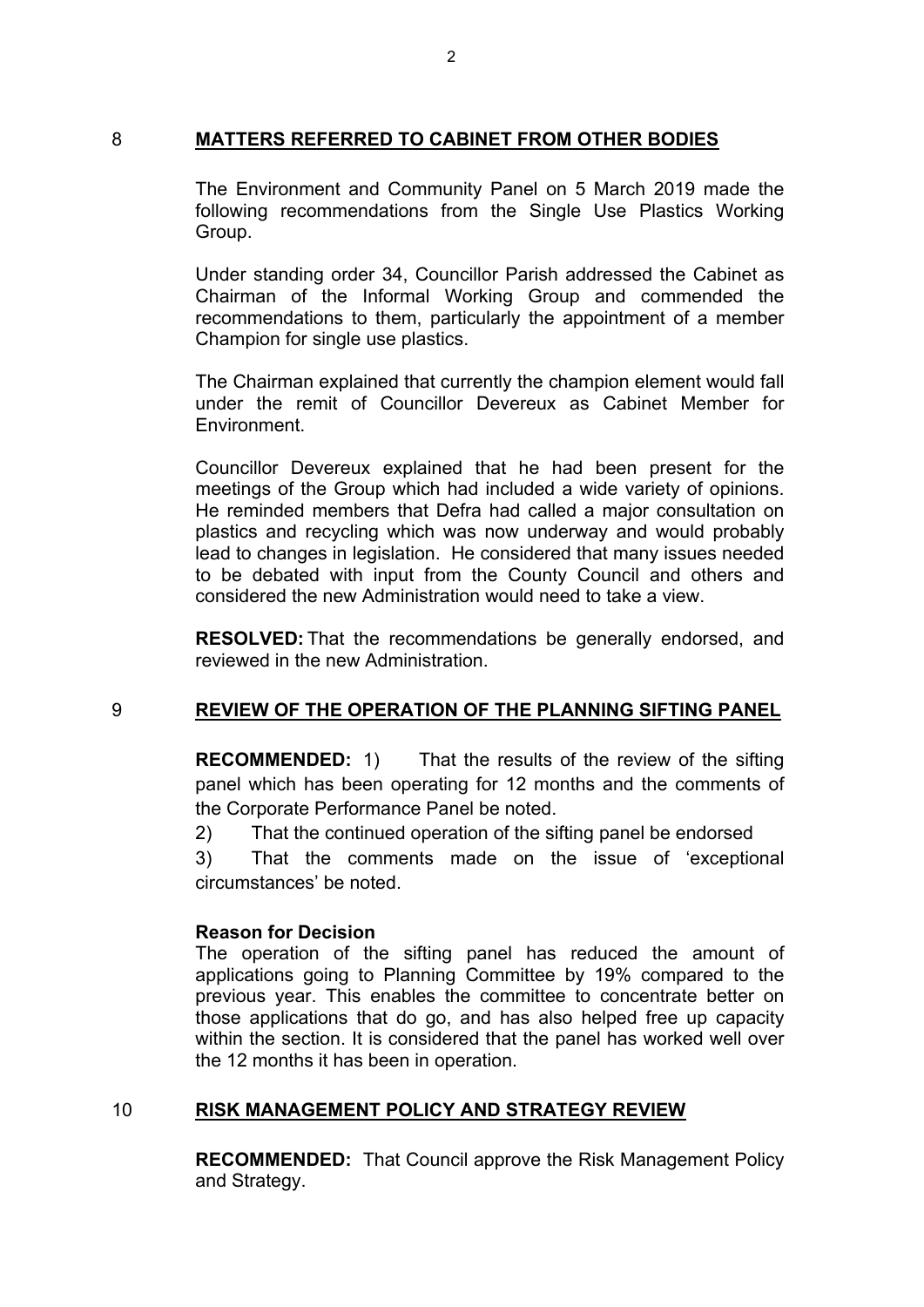#### **Reason for Decision**

To ensure there is a comprehensive and up to date framework for the Council's management of risk.

## 11 **RECORD RETENTION AND DISPOSAL POLICY REVIEW**

**RESOLVED:** That the Record Retention and Disposal Policy be approved.

#### **Reason for Decision**

To detail the Council's commitment to records management and provide a framework for the management of records including document retention and disposal.

## 12 **STAFF PAY AWARD 2019/20**

**RESOLVED:** 1) That an annual pay award of 2% be implemented with effect from 1<sup>st</sup> April 2019.

2) That the Authority continues its practice of matching the bottom point of PG Scales to the lowest point on the National pay scales which equates to a minimum pay rate of £9.00 per hour from 1st April 2019. This continues the process of moving towards the expected level of the National Minimum Wage by 2020.

3) That minor amendments be made to other PG Grades to establish appropriate differentials following revision of PG12.

## **Reason for Decision**

To implement an annual pay increase for employees which reflects the approach taken by the National Employers in relation to the percentage pay increase agreed for 2019/20, as part of the 2-year settlement agreed in 2018., To reflect the approach taken by the National Employers in relation to increases in the minimum wage paid to employees. These recommendations are reflected in the Authorities Financial Plan for 2017 – 2022.

## 13 **TREASURY MANAGEMENT STRATEGY 2019/20**

**RECOMMENDED:** 1) That the Treasury Management Strategy Statement 2019/2020, including treasury indicators for 2019-2023 be approved.

- 2) That the Minimum Revenue Provision Policy 2019/2020
- 3) That the Investment Strategy 2019/2020

#### **Reason for the Decision**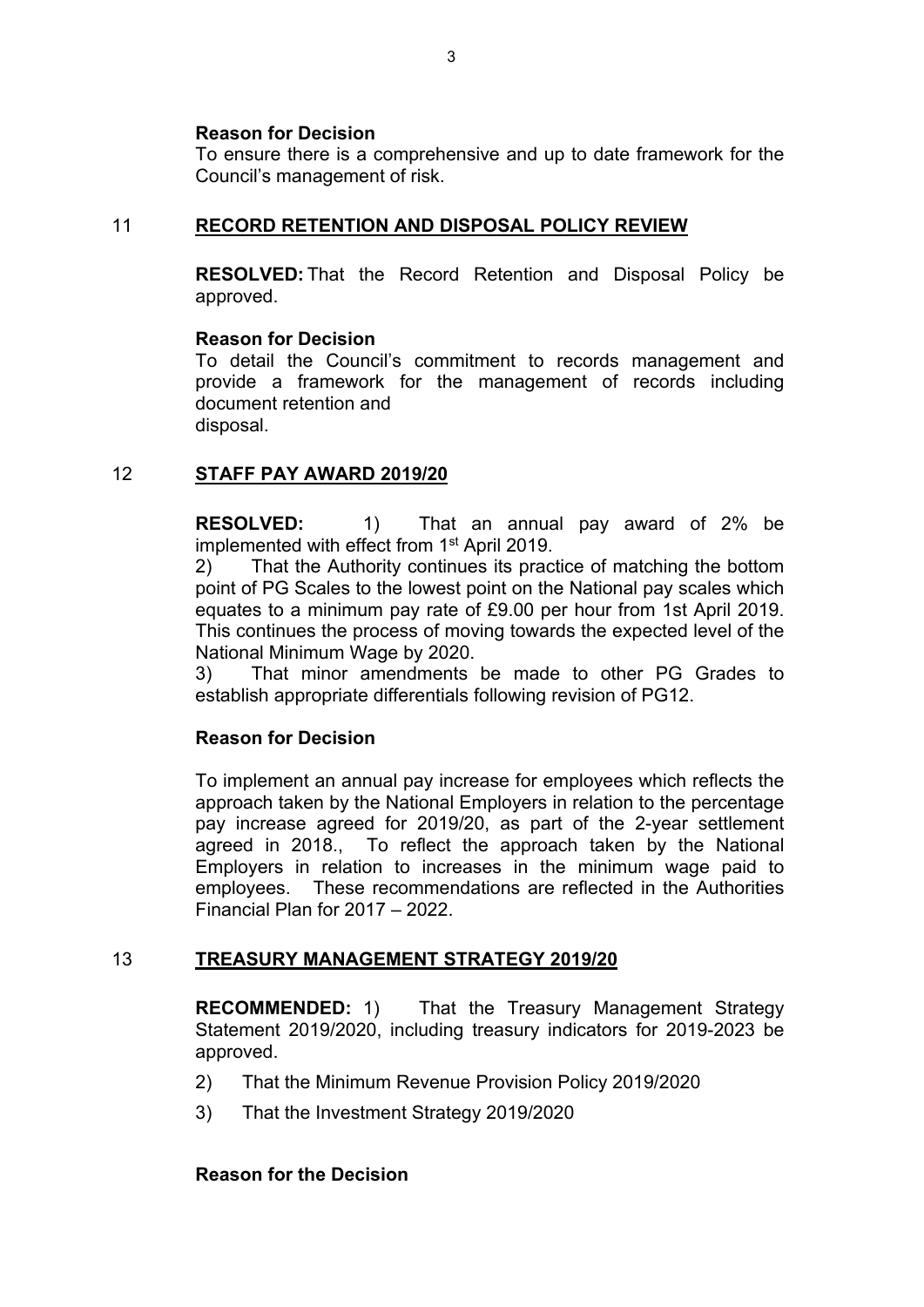The council must produce a Treasury Management Strategy Statement, Minimum Revenue Provision Policy Statement and Annual Investment Strategy 2019/2020 by 31 March 2019.

#### 14 **NOTICE OF MOTION 1/19**

**RESOLVED:** 1) That subject to the Notice of Motion being supported at the Special Council meeting following this meeting the matter be removed from the agenda as the notice of motion supersedes this.

2) That the conclusion of the Audit Committee and the resolutions they made be noted.

#### **Reason for Decision**

To take into account the change in circumstances since the calling of the special council meeting and the notice of motion contained in the agenda.

#### 15 **EXCLUSION OF THE PRESS AND PUBLIC**

**RESOLVED:** That under Section 100(A)(4) of the Local Government Act 1972, the press and public be excluded from the meeting for the following items of business on the grounds that they involve the likely disclosure of exempt information as defined in paragraph 3 and 5 of Part 1 of Schedule 12A to the Act.

#### 16 **FREEDOM OF THE BOROUGH NOMINATION**

**RESOLVED:** That at an Extraordinary Meeting of the Council be held after the Council meeting on 11 April 2019

**RECOMMENDED:** 1) That the Extraordinary meeting of the Council be invited to approve the award of the Honorary of Freedom of the Borough to Sir Richard Jewson KCVO JP, HM Lord-Lieutenant of Norfolk, under s249 of the Local Government Act 1972, in recognition of the eminent service that Sir Richard has given to the Borough and Norfolk.

2) That the common seal of the Council be affixed to a certificate to be presented to Sir Richard at his retirement celebration on 4 July 2019.

#### **Reason for Decision**

To formally recognise Sir Richard Jewson and the service he has given to the Borough and Norfolk as a whole.